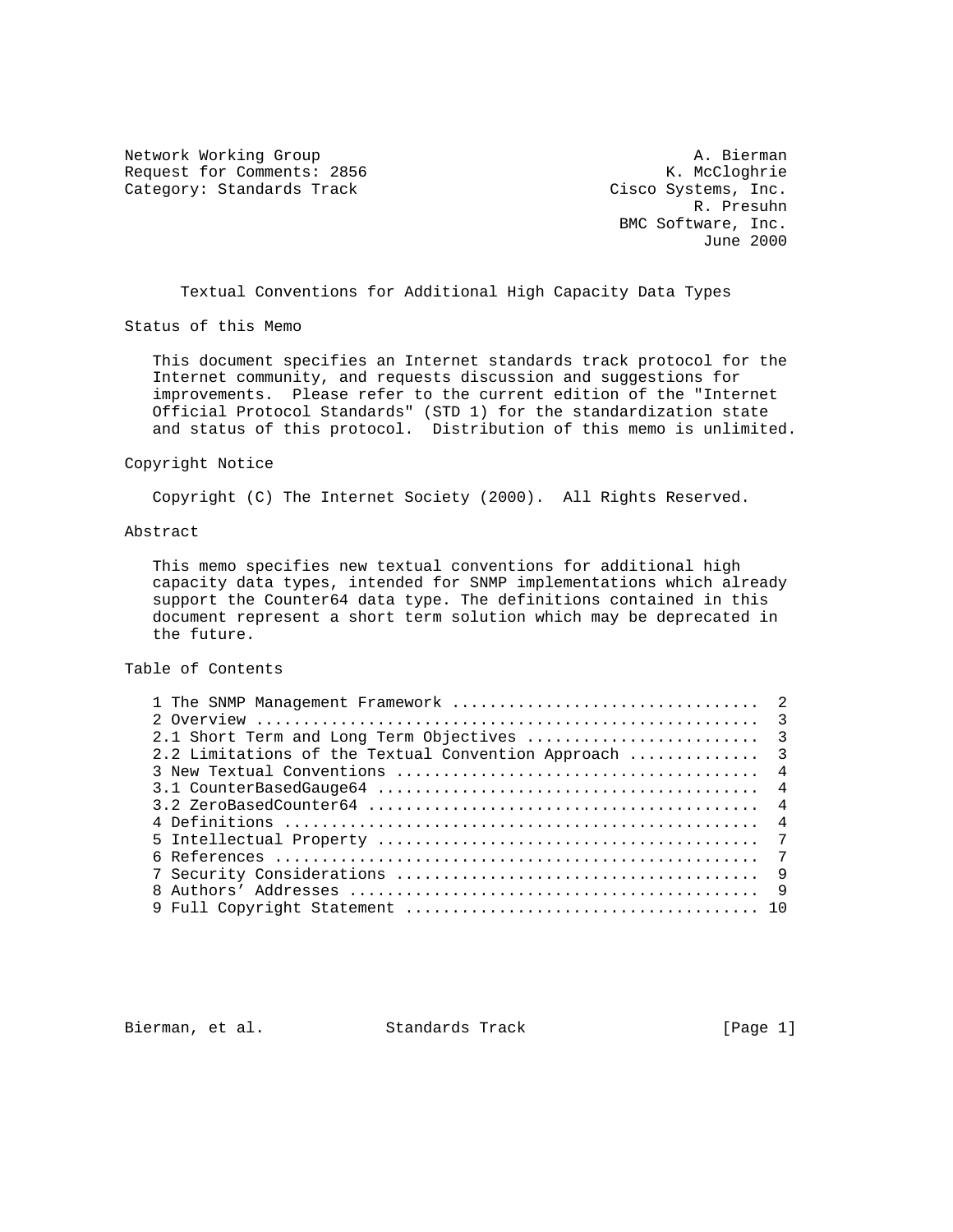1. The SNMP Management Framework

 The SNMP Management Framework presently consists of five major components:

- o An overall architecture, described in RFC 2571 [RFC2571].
- o Mechanisms for describing and naming objects and events for the purpose of management. The first version of this Structure of Management Information (SMI) is called SMIv1 and described in STD 16, RFC 1155 [RFC1155], STD 16, RFC 1212 [RFC1212] and RFC 1215 [RFC1215]. The second version, called SMIv2, is described in STD 58, RFC 2578 [RFC2578], STD 58, RFC 2579 [RFC2579] and STD 58, RFC 2580 [RFC2580].
- o Message protocols for transferring management information. The first version of the SNMP message protocol is called SNMPv1 and described in STD 15, RFC 1157 [RFC1157]. A second version of the SNMP message protocol, which is not an Internet standards track protocol, is called SNMPv2c and described in RFC 1901 [RFC1901] and RFC 1906 [RFC1906]. The third version of the message protocol is called SNMPv3 and described in RFC 1906 [RFC1906], RFC 2572 [RFC2572] and RFC 2574 [RFC2574].
- o Protocol operations for accessing management information. The first set of protocol operations and associated PDU formats is described in STD 15, RFC 1157 [RFC1157]. A second set of protocol operations and associated PDU formats is described in RFC 1905 [RFC1905].
- o A set of fundamental applications described in RFC 2573 [RFC2573] and the view-based access control mechanism described in RFC 2575 [RFC2575].

 A more detailed introduction to the current SNMP Management Framework can be found in RFC 2570 [RFC2570].

 Managed objects are accessed via a virtual information store, termed the Management Information Base or MIB. Objects in the MIB are defined using the mechanisms defined in the SMI.

 This memo specifies a MIB module that is compliant to the SMIv2. The textual conventions defined in this MIB module cannot be translated to SMIv1 since the Counter64 type does not exist in SMIv1.

Bierman, et al. Standards Track [Page 2]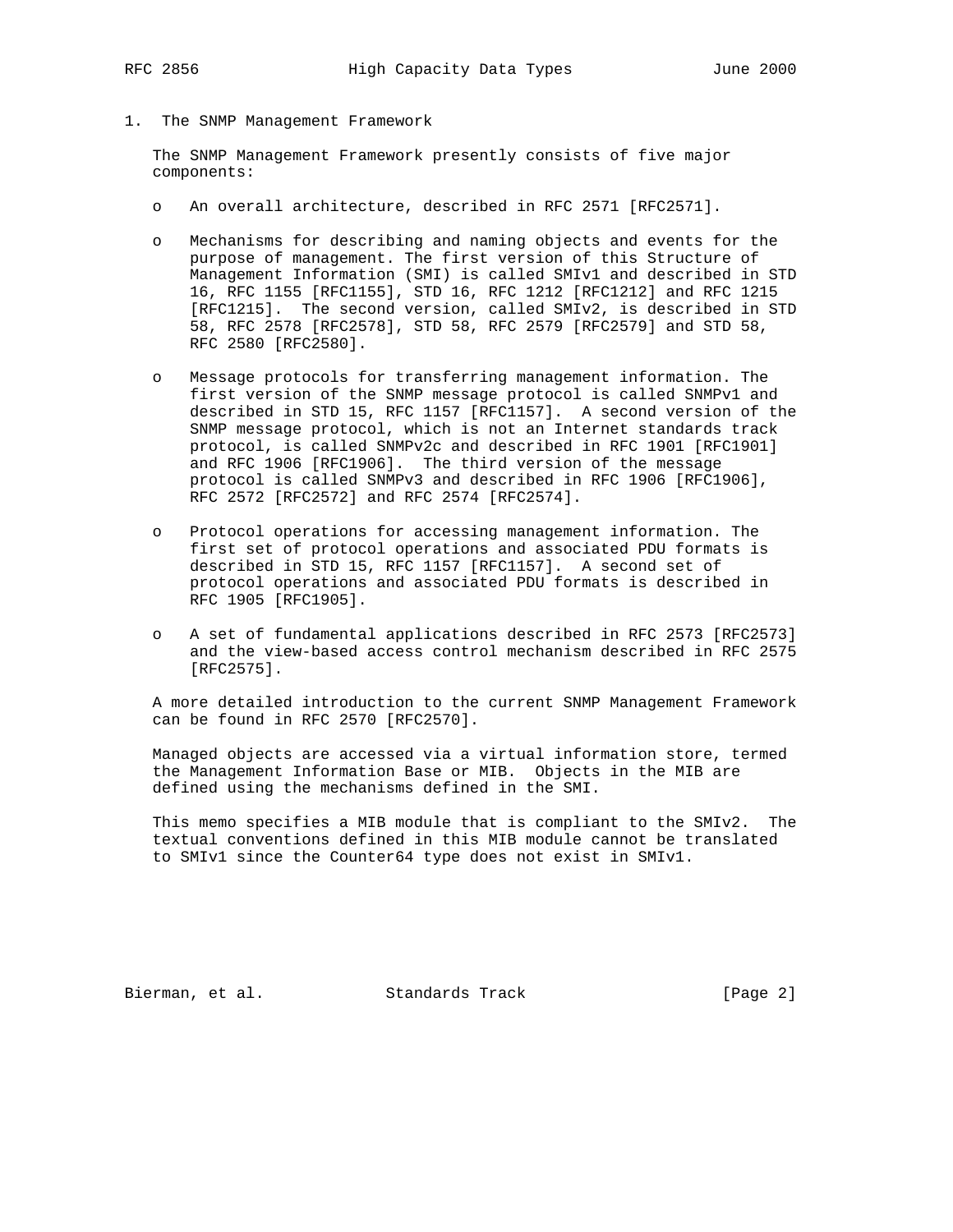2. Overview

 The Structure of Management Information [RFC2578] does not explicitly address the question of how to represent integer objects other than counters that would require up to 64 bits to provide the necessary range and precision. There are MIBs in progress targeted for the standards track, which need such data types. This memo specifies a short term solution, using textual conventions, to meet these needs.

#### 2.1. Short Term and Long Term Objectives

 There is an immediate need to provide a Gauge64 data type, similar in semantics to the Gauge32 data type, in order to support common data representations such as:

- a snapshot of a Counter64 at a given moment, e.g., history ring buffer
- the difference between two Counter64 values

 There is also an immediate need for a 64-bit zero-based counter type, similar in semantics to the ZeroBasedCounter32 TC defined in the RMON-2 MIB [RFC2021].

 Both of these textual conventions should use a base type of Gauge64 or Unsigned64, but such a base type is not available. Until such a base type is defined and deployed, these temporary textual conventions (which use a base type of Counter64) will be used in MIBs which require unsigned 64-bit data types.

 In order to be backward compatible with existing implementations of Counter64, the ASN.1 encoding of unsigned 64-bit data types must be identical to the encoding of Counter64 objects, i.e., identified by the [APPLICATION 6] ASN.1 tag.

 Note that the textual conventions defined in this document represent a limited and short-term solution to the problem. These textual conventions may be deprecated as a long term solution is defined and deployed to replace them. A MIB object which uses either of these textual conventions may also eventually have to be deprecated.

2.2. Limitations of the Textual Convention Approach

 New unsigned data types with textual conventions based on the Counter64 tag, instead of a new (or other existing) ASN.1 tag have some limitations:

Bierman, et al. Standards Track [Page 3]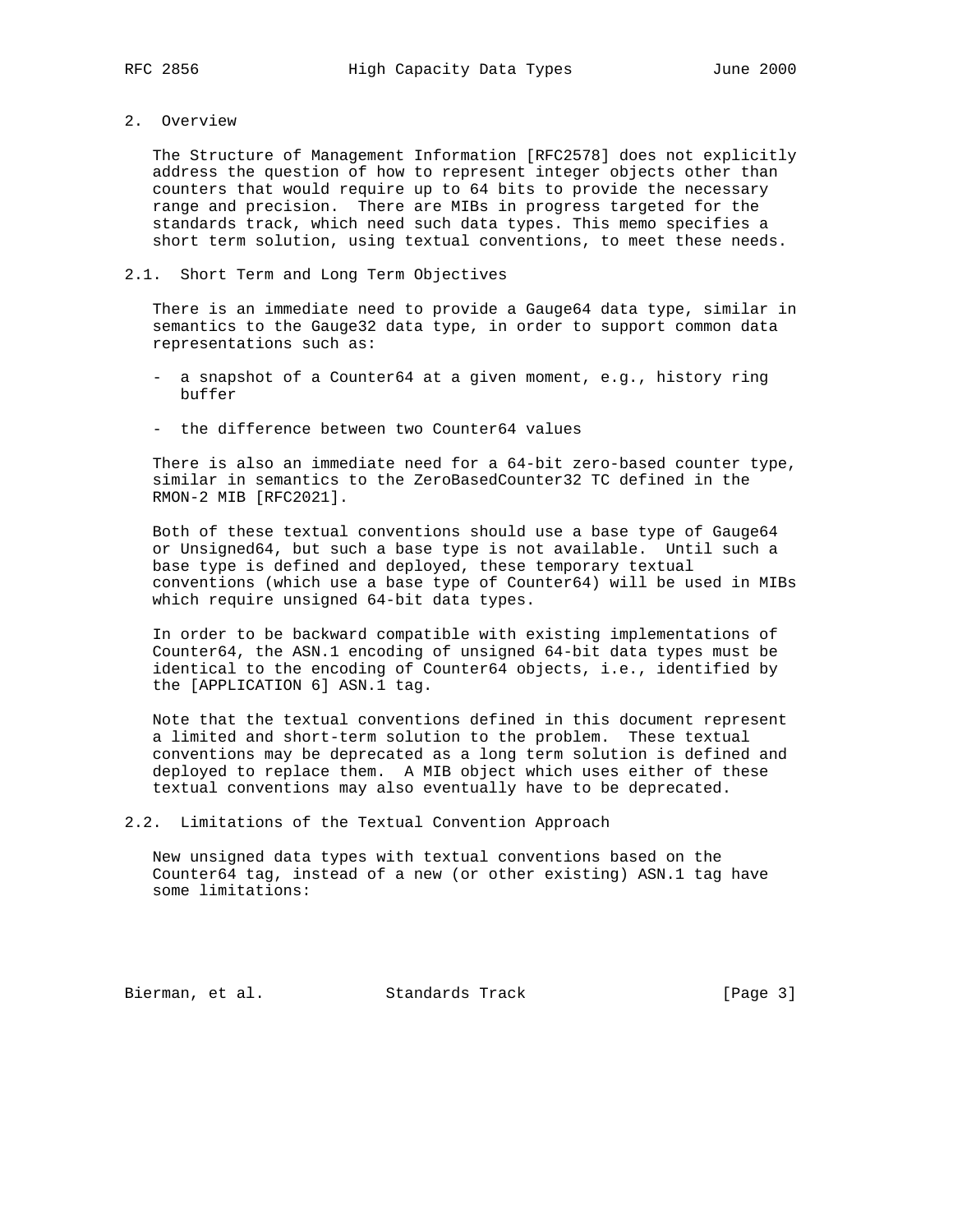- The MAX-ACCESS of the TC must be read-only, because the MAX-ACCESS of the underlying Counter64 type is read-only.
- No sub-range can be specified on the TC-derived types, because sub-ranges are not allowed on Counter64 objects.
- No DEFVAL clause can be specified for the TC-derived types, because DEFVALs are not allowed on Counter64 objects.
- The TC-derived types cannot be used in an INDEX clause, because there is no INDEX clause mapping defined for objects of type Counter64.
- 3. New Textual Conventions

 The following textual conventions are defined to support unsigned 64-bit data types.

3.1. CounterBasedGauge64

 This textual convention defines a 64-bit gauge, but defined with Counter64 syntax, since no Gauge64 or Unsigned64 base type is available in SMIv2.

 This TC is used for storing the difference between two Counter64 values, or simply storing a snapshot of a Counter64 value at a given moment in time.

3.2. ZeroBasedCounter64

 This textual convention defines a 64-bit counter with an initial value of zero, instead of an arbitrary initial value.

 This TC is used for counter objects in tables which are instantiated by management application action.

4. Definitions

HCNUM-TC DEFINITIONS ::= BEGIN

 IMPORTS MODULE-IDENTITY, mib-2, Counter64 FROM SNMPv2-SMI TEXTUAL-CONVENTION FROM SNMPv2-TC;

 hcnumTC MODULE-IDENTITY LAST-UPDATED "200006080000Z"

Bierman, et al. Standards Track [Page 4]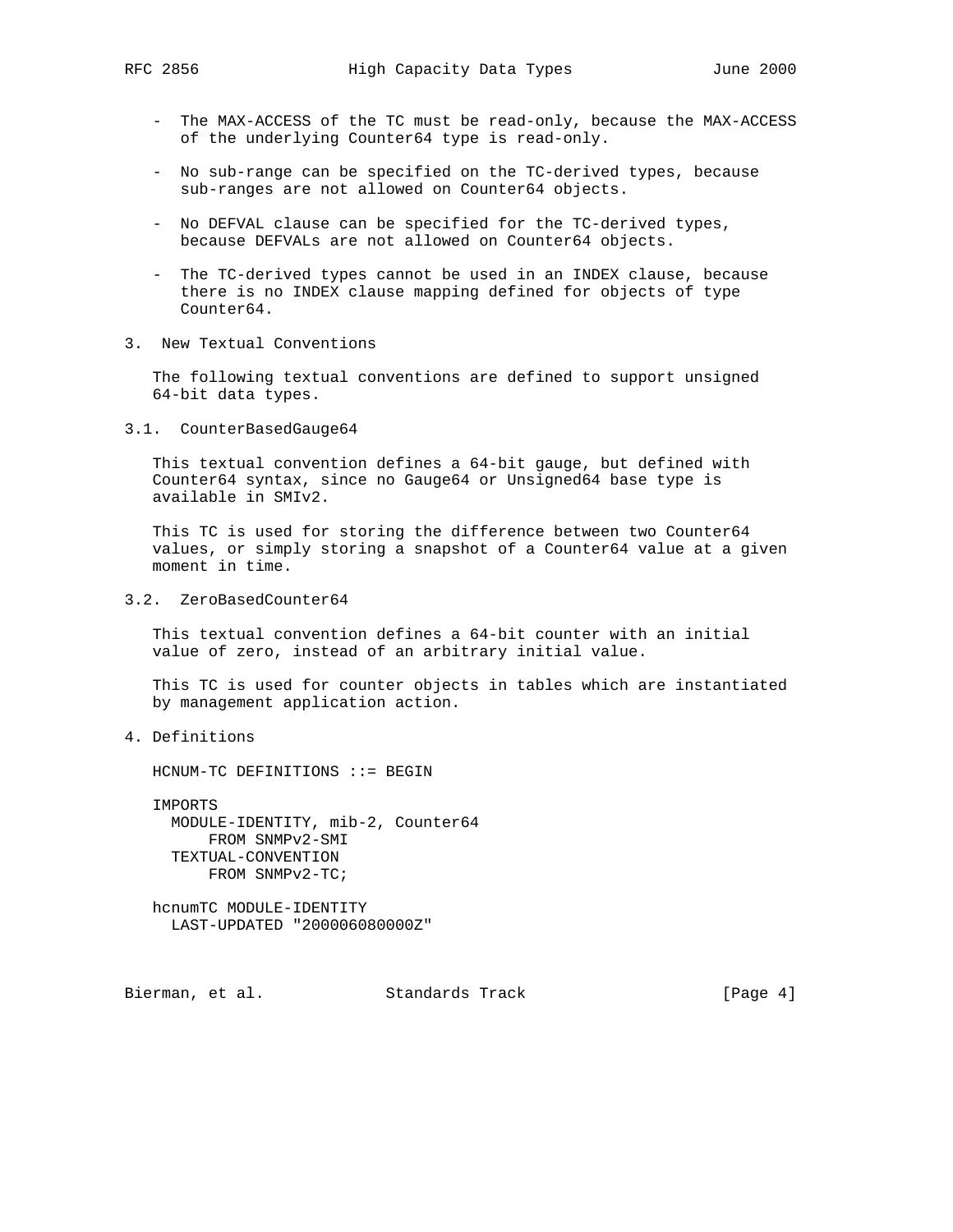ORGANIZATION "IETF OPS Area" CONTACT-INFO " E-mail: mibs@ops.ietf.org Subscribe: majordomo@psg.com with msg body: subscribe mibs Andy Bierman Cisco Systems Inc. 170 West Tasman Drive San Jose, CA 95134 USA +1 408-527-3711 abierman@cisco.com Keith McCloghrie Cisco Systems Inc. 170 West Tasman Drive San Jose, CA 95134 USA +1 408-526-5260 kzm@cisco.com Randy Presuhn BMC Software, Inc. Office 1-3141 2141 North First Street San Jose, California 95131 USA +1 408 546-1006 rpresuhn@bmc.com" DESCRIPTION "A MIB module containing textual conventions for high capacity data types. This module addresses an immediate need for data types not directly supported in the SMIv2. This short-term solution is meant to be deprecated as a long-term solution is deployed." REVISION "200006080000Z" DESCRIPTION "Initial Version of the High Capacity Numbers MIB module, published as RFC 2856."  $::=$  { mib-2 78 } CounterBasedGauge64 ::= TEXTUAL-CONVENTION STATUS current DESCRIPTION "The CounterBasedGauge64 type represents a non-negative integer, which may increase or decrease, but shall never exceed a maximum value, nor fall below a minimum value. The maximum value can not be greater than 2^64-1 (18446744073709551615 decimal), and the minimum value can

Bierman, et al. Standards Track [Page 5]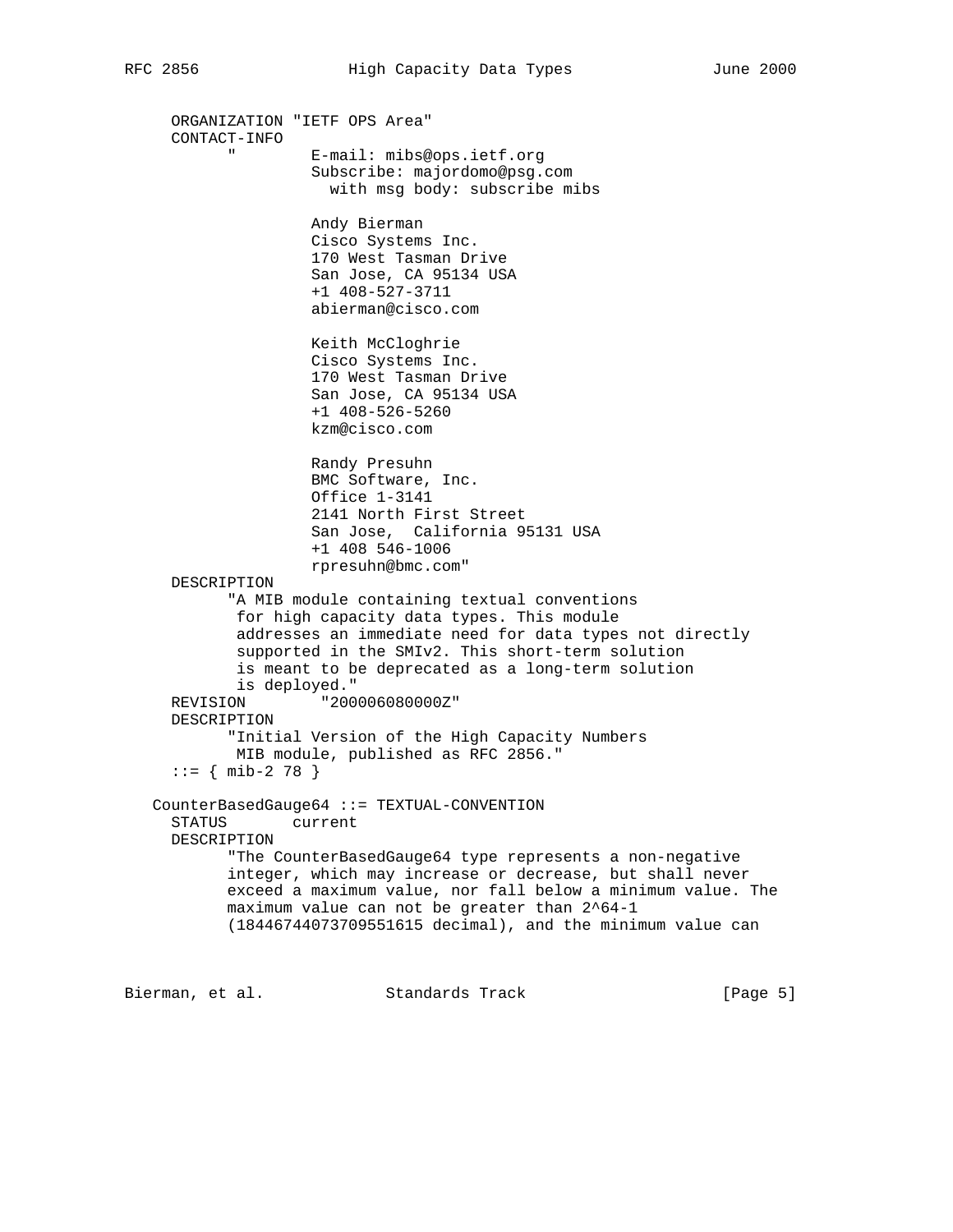not be smaller than 0. The value of a CounterBasedGauge64 has its maximum value whenever the information being modeled is greater than or equal to its maximum value, and has its minimum value whenever the information being modeled is smaller than or equal to its minimum value. If the information being modeled subsequently decreases below (increases above) the maximum (minimum) value, the CounterBasedGauge64 also decreases (increases).

 Note that this TC is not strictly supported in SMIv2, because the 'always increasing' and 'counter wrap' semantics associated with the Counter64 base type are not preserved. It is possible that management applications which rely solely upon the (Counter64) ASN.1 tag to determine object semantics will mistakenly operate upon objects of this type as they would for Counter64 objects.

 This textual convention represents a limited and short-term solution, and may be deprecated as a long term solution is defined and deployed to replace it." SYNTAX Counter64

 ZeroBasedCounter64 ::= TEXTUAL-CONVENTION STATUS current DESCRIPTION "This TC describes an object which counts events with the

 following semantics: objects of this type will be set to zero(0) on creation and will thereafter count appropriate events, wrapping back to zero(0) when the value 2^64 is reached.

 Provided that an application discovers the new object within the minimum time to wrap it can use the initial value as a delta since it last polled the table of which this object is part. It is important for a management station to be aware of this minimum time and the actual time between polls, and to discard data if the actual time is too long or there is no defined minimum time.

 Typically this TC is used in tables where the INDEX space is constantly changing and/or the TimeFilter mechanism is in use.

 Note that this textual convention does not retain all the semantics of the Counter64 base type. Specifically, a Counter64 has an arbitrary initial value, but objects defined with this TC are required to start at the value

Bierman, et al. Standards Track [Page 6]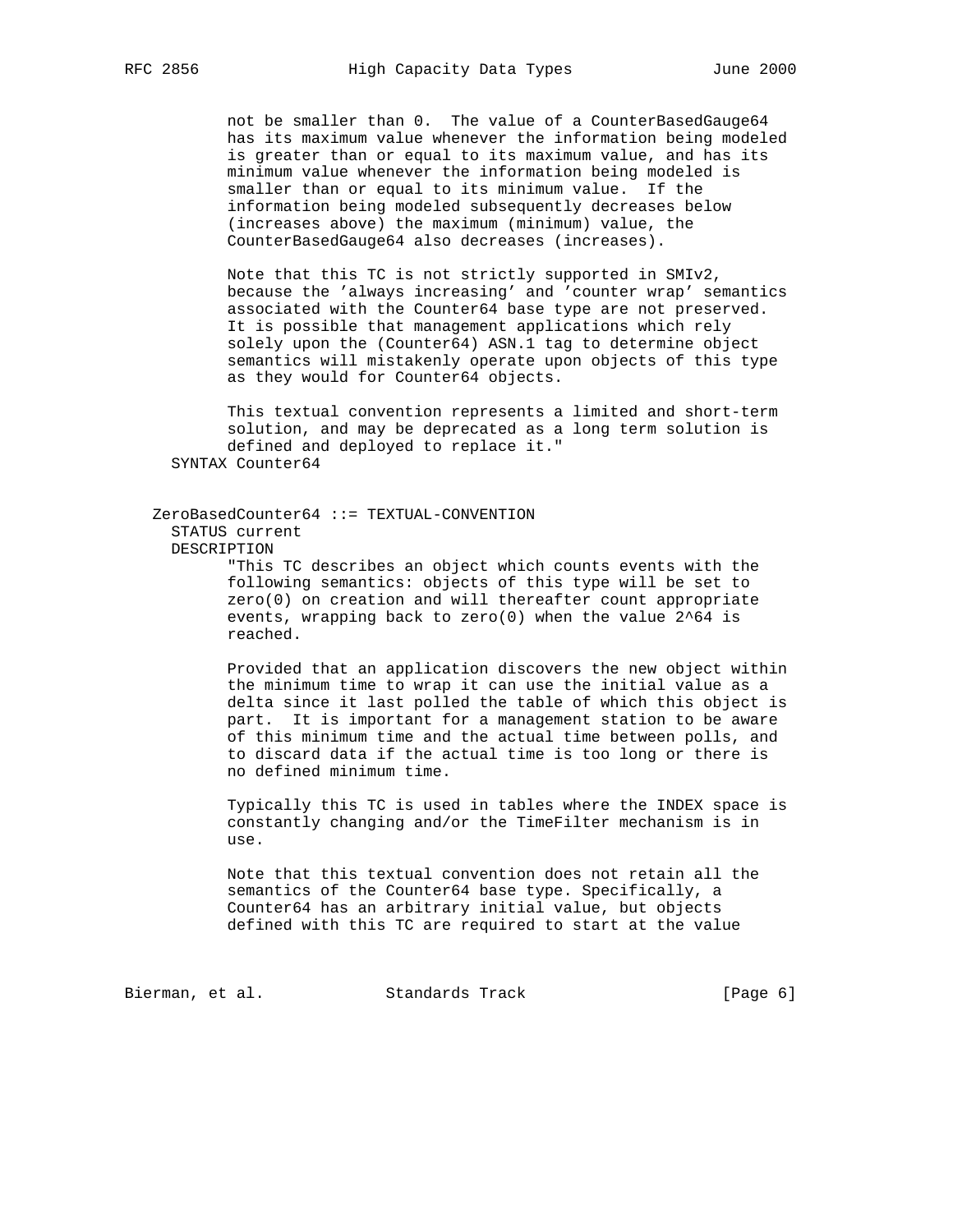zero. This behavior is not likely to have any adverse effects on management applications which are expecting Counter64 semantics.

 This textual convention represents a limited and short-term solution, and may be deprecated as a long term solution is defined and deployed to replace it." SYNTAX Counter64

END

5. Intellectual Property

 The IETF takes no position regarding the validity or scope of any intellectual property or other rights that might be claimed to pertain to the implementation or use of the technology described in this document or the extent to which any license under such rights might or might not be available; neither does it represent that it has made any effort to identify any such rights. Information on the IETF's procedures with respect to rights in standards-track and standards- related documentation can be found in BCP-11. Copies of claims of rights made available for publication and any assurances of licenses to be made available, or the result of an attempt made to obtain a general license or permission for the use of such proprietary rights by implementors or users of this specification can be obtained from the IETF Secretariat.

 The IETF invites any interested party to bring to its attention any copyrights, patents or patent applications, or other proprietary rights which may cover technology that may be required to practice this standard. Please address the information to the IETF Executive Director.

6. References

| [RFC1155] | Rose, M. and K. McCloghrie, "Structure and Identification<br>of Management Information for TCP/IP-based Internets",<br>STD 16, RFC 1155, May 1990. |
|-----------|----------------------------------------------------------------------------------------------------------------------------------------------------|
| [RFC1157] | Case, J., Fedor, M., Schoffstall, M. and J. Davin,<br>"Simple Network Management Protocol", STD 15, RFC 1157,<br>May 1990.                         |
| [RFC1212] | Rose, M. and K. McCloghrie, "Concise MIB Definitions",<br>STD 16, RFC 1212, March 1991.                                                            |
| [RFC1215] | Rose, M., "A Convention for Defining Traps for use with<br>the SNMP", RFC 1215, March 1991.                                                        |

Bierman, et al. Standards Track [Page 7]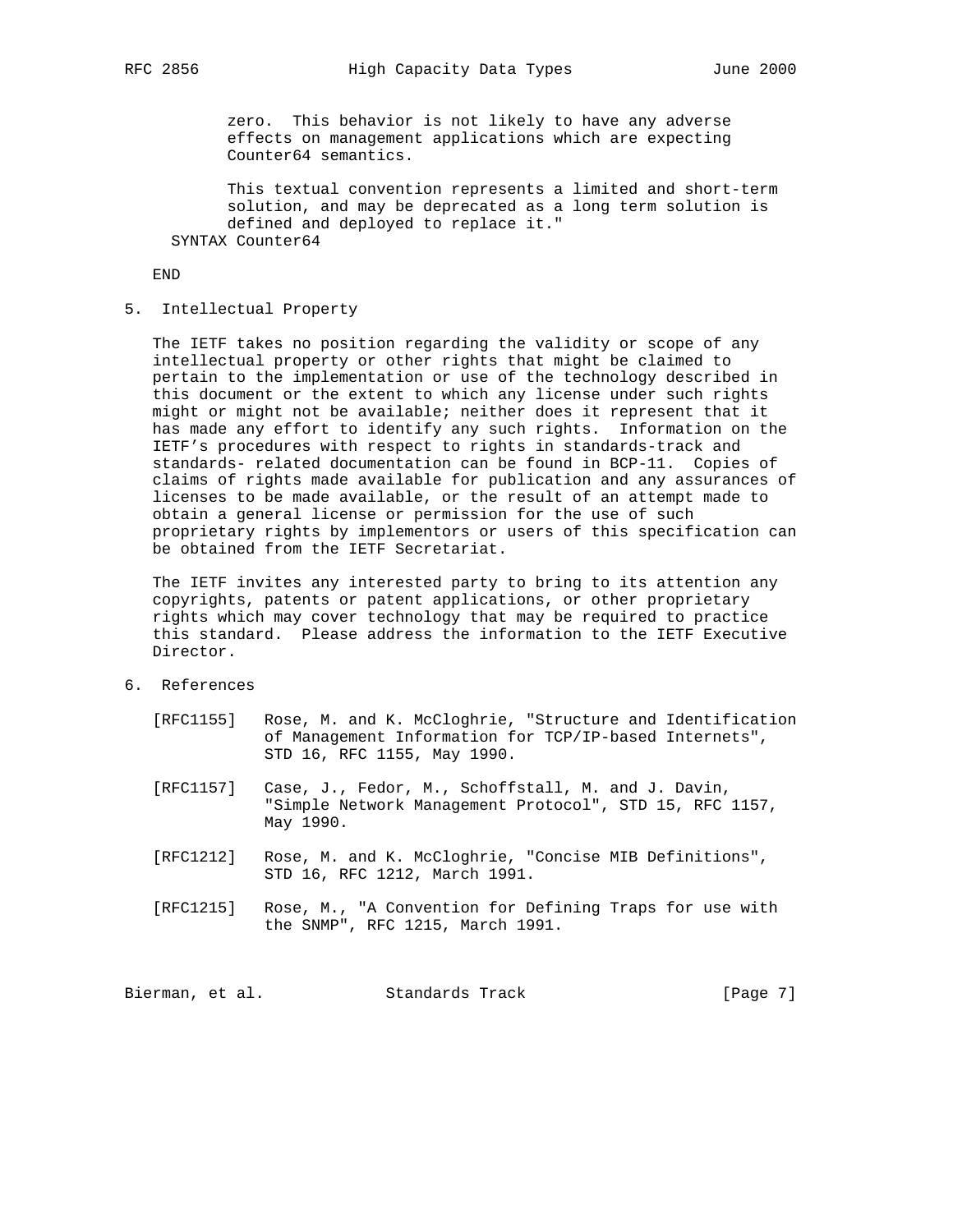- [RFC1901] Case, J., McCloghrie, K., Rose, M. and S. Waldbusser, "Introduction to Community-based SNMPv2", RFC 1901, January 1996.
- [RFC1905] Case, J., McCloghrie, K., Rose, M. and S. Waldbusser, "Protocol Operations for Version 2 of the Simple Network Management Protocol (SNMPv2)", RFC 1905, January 1996.
- [RFC1906] Case, J., McCloghrie, K., Rose, M. and S. Waldbusser, "Transport Mappings for Version 2 of the Simple Network Management Protocol (SNMPv2)", RFC 1906, January 1996.
- [RFC2021] Waldbusser, S., "Remote Network Monitoring MIB (RMON-2)", RFC 2021, January 1997.
- [RFC2026] Bradner, S., "The Internet Standards Process -- Revision 3", BCP 9, RFC 2026, October 1996.
- [RFC2570] Case, J., Mundy, R., Partain, D. and B. Stewart, "Introduction to Version 3 of the Internet-standard Network Management Framework", RFC 2570, April 1999.
- [RFC2571] Harrington, D., Presuhn, R. and B. Wijnen, "An Architecture for Describing SNMP Management Frameworks", RFC 2571, April 1999.
- [RFC2572] Case, J., Harrington D., Presuhn R. and B. Wijnen, "Message Processing and Dispatching for the Simple Network Management Protocol (SNMP)", RFC 2572, April 1999.
- [RFC2573] Levi, D., Meyer, P. and B. Stewart, "SNMPv3 Applications", RFC 2573, April 1999.
- [RFC2574] Blumenthal, U. and B. Wijnen, "User-based Security Model (USM) for version 3 of the Simple Network Management Protocol (SNMPv3)", RFC 2574, April 1999.
- [RFC2575] Wijnen, B., Presuhn, R. and K. McCloghrie, "View-based Access Control Model (VACM) for the Simple Network Management Protocol (SNMP)", RFC 2575, April 1999.
- [RFC2578] McCloghrie, K., Perkins, D., Schoenwaelder, J., Case, J., Rose, M. and S. Waldbusser, "Structure of Management Information Version 2 (SMIv2)", STD 58, RFC 2578, April 1999.

Bierman, et al. Standards Track [Page 8]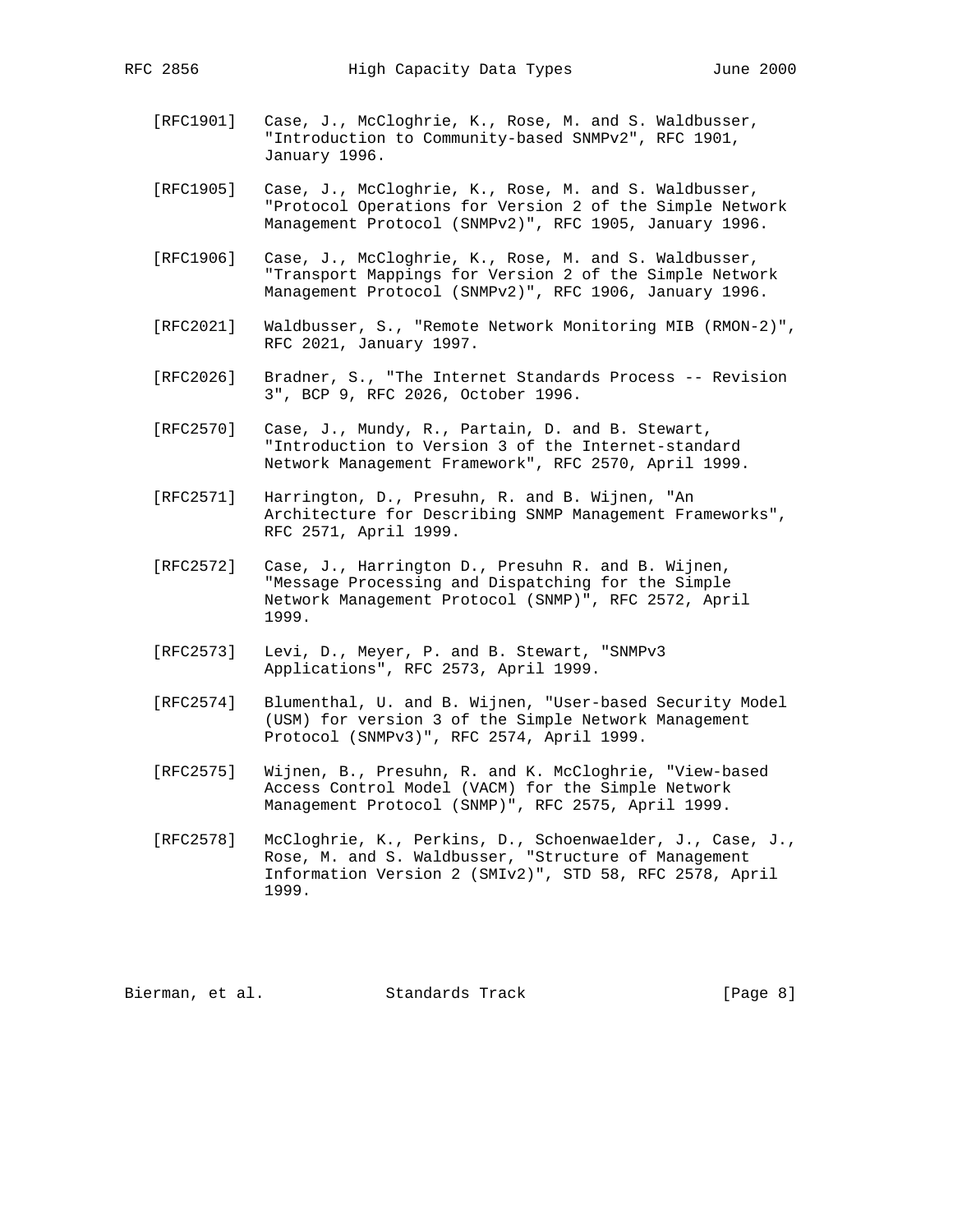- 
- [RFC2579] McCloghrie, K., Perkins, D., Schoenwaelder, J., Case, J., Rose, M. and S. Waldbusser, "Textual Conventions for SMIv2", STD 58, RFC 2579, April 1999.
- [RFC2580] McCloghrie, K., Perkins, D., Schoenwaelder, J., Case, J., Rose, M. and S. Waldbusser, "Conformance Statements for SMIv2", STD 58, RFC 2580, April 1999.
- 7. Security Considerations

 This module does not define any management objects. Instead, it defines a set of textual conventions which may be used by other MIB modules to define management objects.

 Meaningful security considerations can only be written in the modules that define management objects.

8. Authors' Addresses

 Andy Bierman Cisco Systems, Inc. 170 West Tasman Drive San Jose, CA 95134 USA

 Phone: +1 408-527-3711 EMail: abierman@cisco.com

 Keith McCloghrie Cisco Systems, Inc. 170 West Tasman Drive San Jose, CA 95134 USA

 Phone: +1 408-526-5260 EMail: kzm@cisco.com

 Randy Presuhn BMC Software, Inc. Office 1-3141 2141 North First Street San Jose, California 95131 USA

 Phone: +1 408 546-1006 EMail: rpresuhn@bmc.com

Bierman, et al. Standards Track [Page 9]